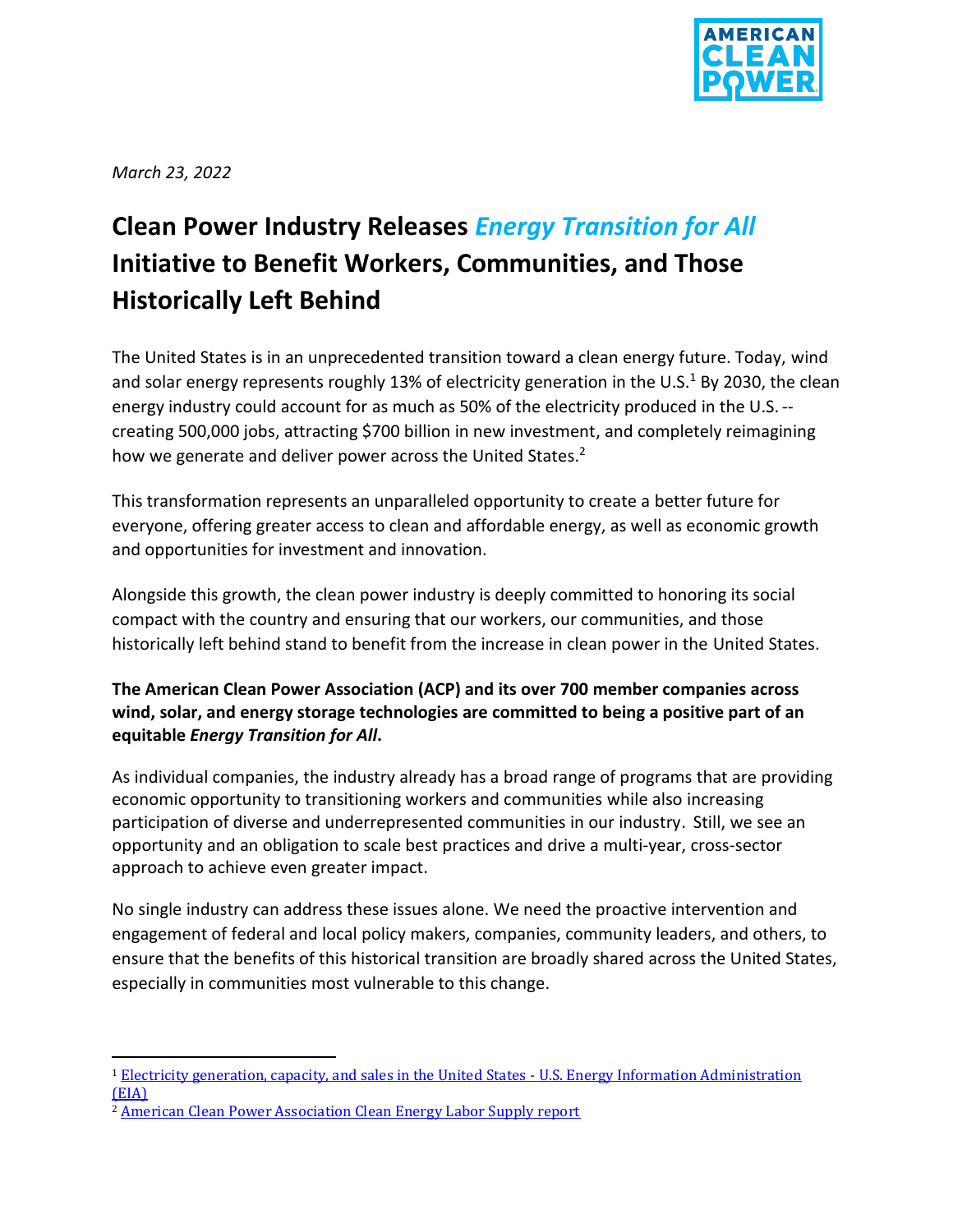

Across 2021, ACP commissioned an in-depth study to map the most impactful path forward, involving dozens of interviews with industry executives, program leaders, and external experts. Today, ACP released the *Energy Transition for All* **Framework** that contains a series of multiyear initiatives and associated actions on behalf of the clean power sector across the following three pillars:



#### **Pillar #1**

**Expand opportunity for workers, especially those from transitioning and historically disadvantaged communities.**

### **Pillar #2**

## **Create value for communities through supply chains, targeted investments, and local economic development.**

#### **Pillar #3**

## **Lead in diversity and inclusion, striving towards a workforce and leadership teams that are representative of the communities we operate in.**

As we work to achieve these objectives, we will start a process to develop clear targets, monitor our focus, and report on our progress. We will also partner with local and national organizations providing expertise, implementation support, perspectives, and networks that can help us support an energy transition for all.

This is a unique moment in time, and we have a chance to build a  $21<sup>st</sup>$  century energy system that works for everyone. There is no silver bullet or single solution. It will take coordination from policymakers, community leaders, and industry to ensure the transition is equitable and everyone shares in the economic growth and opportunity. As an industry, we are dedicated to playing our part in creating a better future for everyone and an *Energy Transition for All*.

The American Clean Power Association and its Board of Directors look forward to working with the entire clean power sector to advance meaningful programs across the coming years.